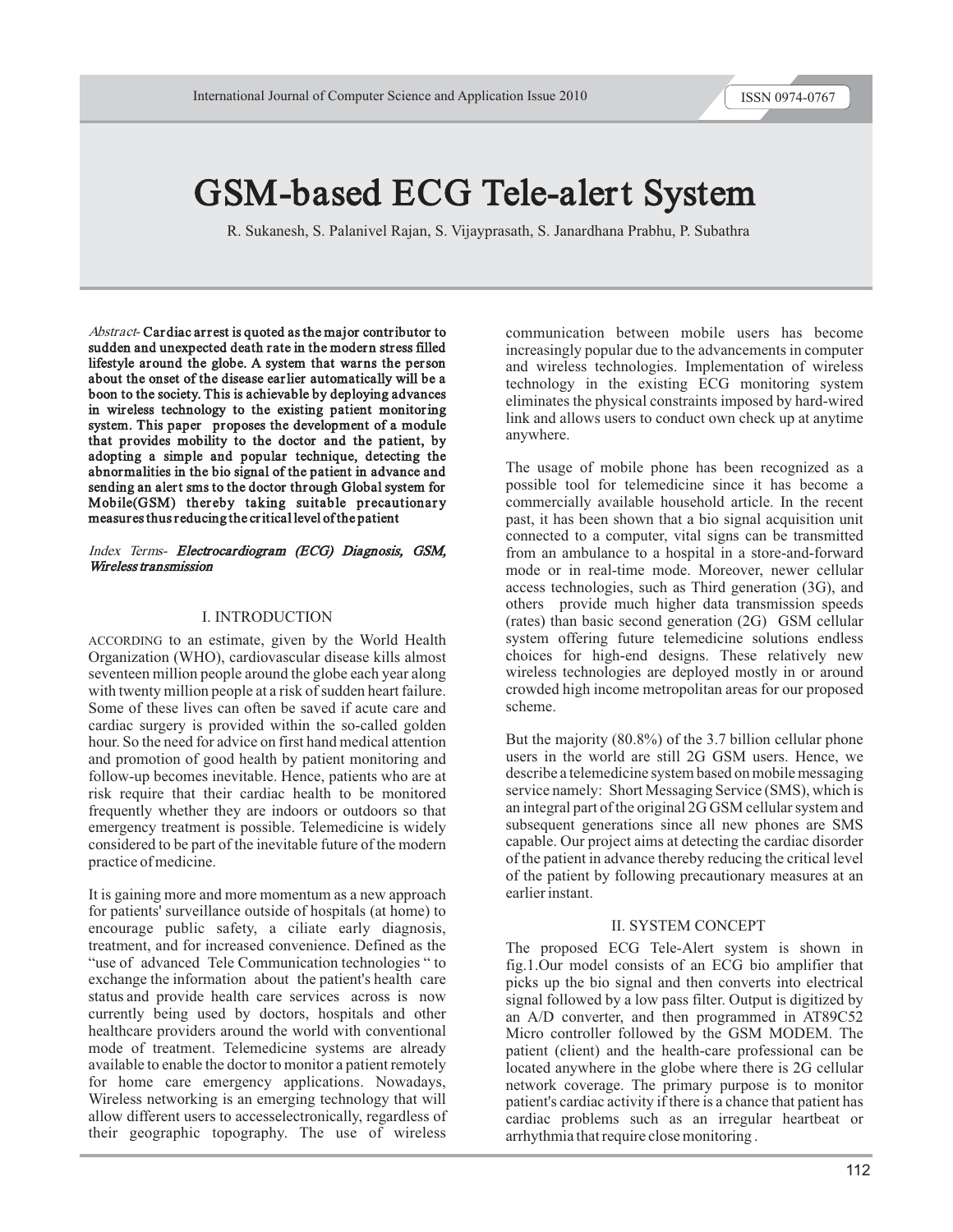

**Fig.1: Block diagram of ECG Tele -Alert System**

The ECG is a graphical representation of electrical activities of the heart with respect to time. ECG also refers to the painless and non-invasive method that records the Electrocardiogram signal. Normal electrocardiogram with its characteristic patterns and significant points and intervals is shown in Fig.2.



Fig.2: Graphical Representation of ECG signal

The amplitude of a QRS- complex is typically about  $\pm 1$ -2mV.When the patient's cardiac level goes beyond the threshold, our system alerts the patient by sending an alert SMS to the doctor's mobile through the GSM MODEM. This proposed model is an enhanced version of the current patient monitoring system where we are providing mobility to both the doctor and patient.

## III. PATIENT UNIT

The patient unit is comprised of the ECG signal acquisition module that comprises of the ECG electrodes which are used for picking up the bio-electric potentials caused by heart muscle followed by an ECG amplifier. The presence of noise gives rise to the need for signal filtering by a low pass filter and signal conditioning unit.

## A. ECG Leads

The first stage is a transducer AgCl electrode, which convert bio signal (ECG) into electrical voltage. The voltage is in the range of 1 mV to 5 mV. We feed the signals from the five electrodes (Right arm, left arm, right leg, left leg and the chest) into the inputs of the designed instrumentation amplifier conditioning circuit of an overall gain of 1000. The signal is band pass filtered with a

well frequency range from 0.15-50 Hz. The ECG derived from the surface bears here frequency components up to a maximum frequency of 100Hz, but most of the spectrum is concentrated below 40 Hz.

# B.ECG Amplifier

The front-end for the signal acquisition system is an instrumentation amplifier. It has a very high common mode rejection ratio (CMRR) and high input impedance which is required for capturing ECG signals.



Fig.3: Circuit diagram of ECG Amplifier

The AD624 instrumentation amplifier is a high-Precision, low-noise, instrumentation amplifier designed primarily for use with bio-electronics. The pin connections of the AD624 are shown in fig.3. A gain of 1000 was setup by connecting pins 3, 11 and 13.

# C.LowPass Filter

The second stage was a low-pass filter designed at the cutoff frequency of 100Hz. The low Pass filter was implemented as cascaded RC, or passive filters. At high frequencies, the op-amp, whose output is limited to its slew rate or maximum frequency of output, may not be able to cope with the high frequency of the signal. For this reason, the low pass filter was implemented as cascaded RC filters before isolating the filter from the rest of the circuit by a voltage follower.

The cut-off frequency was calculated by the equation,  $f_c = 1 / 2 \pi RC$  (1)

At the cut-off frequency of the first filter, the attenuation is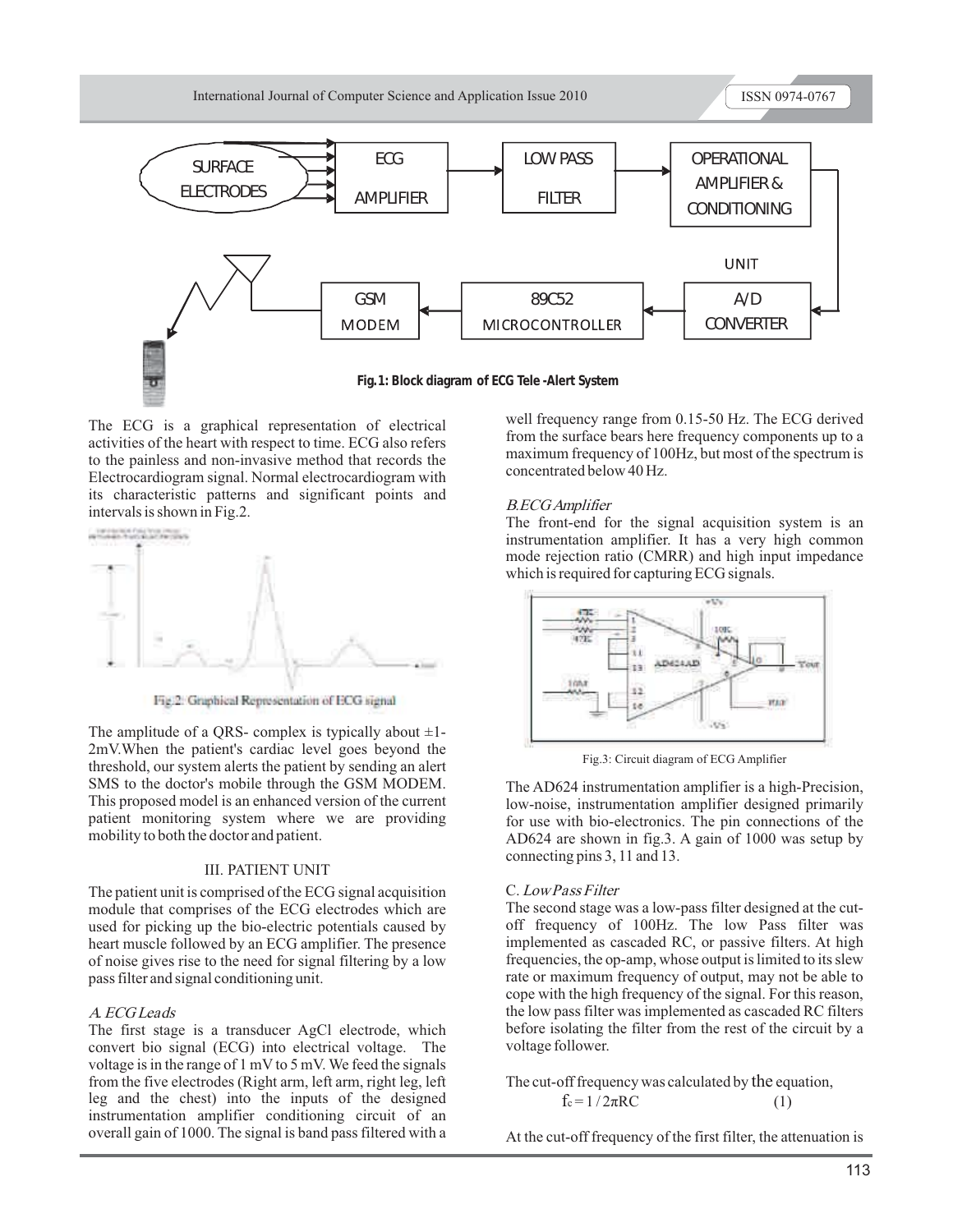determined as 20dB/decade ( $fc \times 10$ ). At the cut-off frequency of the second filter, the attenuation is set at 40dB/decade thereafter. Typically, if the two cut-off frequencies are equal,



Fig.4: Circuit diagram of Low Pass Filter

then the slope is 40dB/decade from the common cut-off frequency. Second stage impedance must be higher than the first. Fig.4 shows the circuit diagram of the low pass filter used in the system. It is non-inverting and has a gain of unity.

#### D. Signal Conditioning Unit

The next task is amplification of ECG signals before digitizing, commonly discussed as signal conditioning, which includes analog signal filtering, demodulation, sampling and holding, etc. Amplification of signals before digitizing is done with the aim to get the highest resolution and to maximize effective number of bits for the Analog to Digital Conversion.

Overall gain is calculated using the equation given below



Fig.5: Amplification circuit

#### IV. ANALOG TO DIGITAL CONVERTER

Analogue devices ADuC831 data acquisition system was used to manage the digitization of the EKG signal and subsequently store it for the transmission. The ADuC831 (shown in Fig.6) has a built-in 12-bit ADC which was used for digitization. The ADC has 8 channels and is configurable via 3- registers (ADCCON1, ADCCON2 ADCCON3) with Special Function Register (SFR) interface. The analog input voltage range is from 0V to  $V_{REF}$ . The supply voltage,  $V_{REF}$  is set to 9V in the system. Once configured through ADCCON1-3 SFRs, the ADC converts the analog input and provides a 12-bit result.



Fig.6: Interfacing ADC with serial Devices

signal as input to slow processing circuits like ADCs to match with its conversion time.A successive approximation ADC is a type of analog-to-digital converter that converts a continuous analog waveform into a discrete digital representation. Successive approximation works by constantly comparing the input voltage to the output of an internal digital to analog converter (DAC, fed by the current value of the approximation) until the best approximation is achieved. At each step in this process, a binary value of the approximation is stored in a successive approximation register (SAR).

## V. 89C52 MICRO CONTROLLER

The AT89C52 is a low power, high performance CMOS 8 bit Microcomputer with 4K bytes of Flash programmable and erasable read only memory (PEROM).



Fig.7: Pin details of AT89C52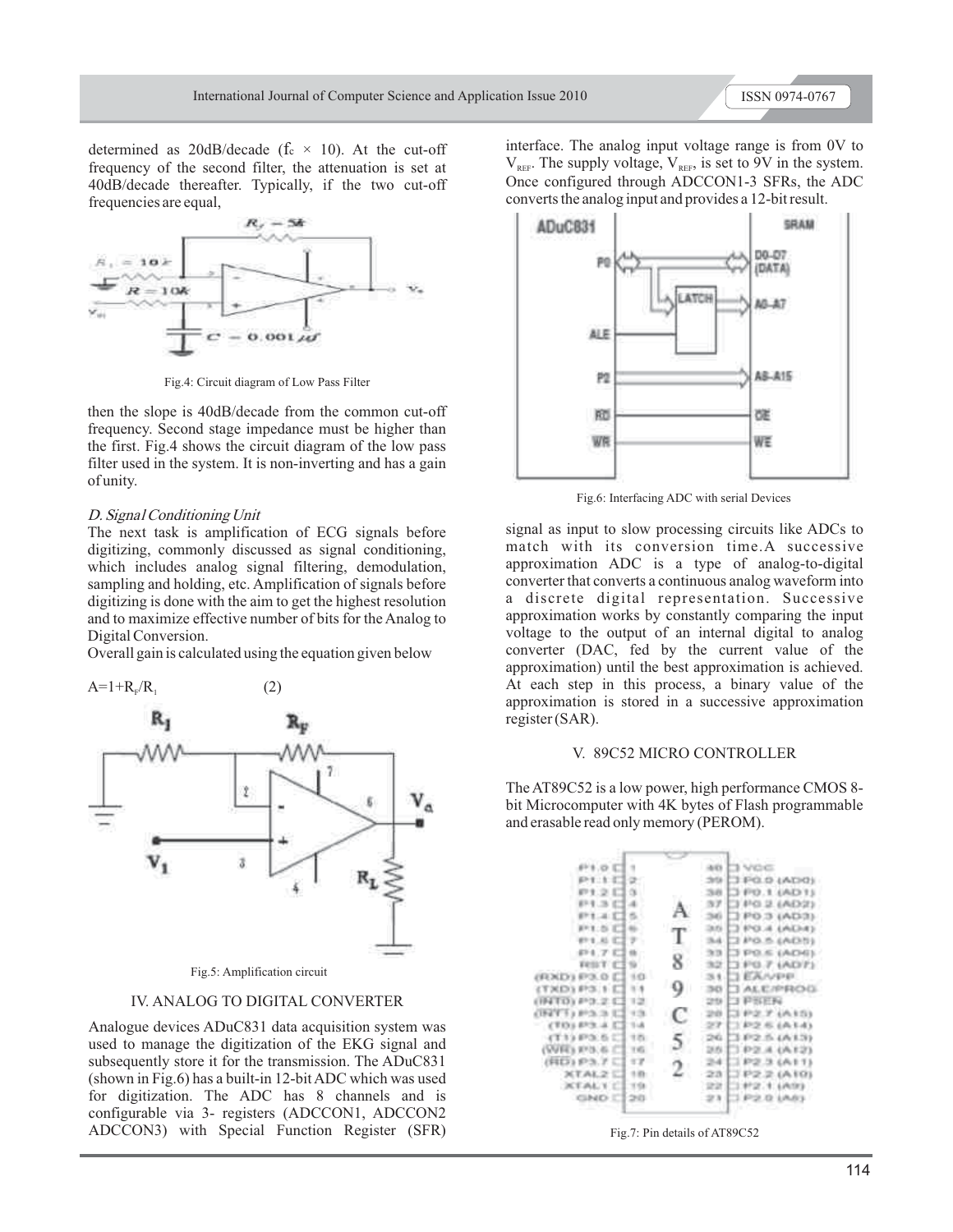The device is manufactured using a ATMEL'S very highdensity nonvolatile memory technology and is compatible with the industry-standard MCS-52 instruction set and pin out. The on-chip flash allows the program memory to be reprogrammed in-system or by a conventional nonvolatile memory programmer.

By combining a versatile 8 bit CPU with Flash on a monolithic chip, the ATMEL 89C52 is a powerful microcomputer which provides a highly-flexible and costeffective solution to many embedded control applications. Pin details of the AT89C52 Micro controller is given in Fig.7. The heart of our project is microcontroller section in which we are using on-chip Flash memory array set.

The 89C52 flash reliably stores memory contents even after 10,000 erase and program cycles. The cell is designed to optimize the erase and programming mechanisms. In addition, the combination of advanced tunnel oxide processing and low internal electric fields for erase and programming operations produces reliable cycling.



VI. GSM MODEM

The GSM MODEM supports popular "Attention (AT)" command set so that users can develop applications quickly. This product provides great feasibility for devices in remote location to stay connected which otherwise would not have been possible where telephone lines do not exist.Whenever the safe range of the PQRST wave of the patient is violated, the programmed microcontroller interfaced with GSM MODEM sends an alert sms to the doctor's mobile number specified, deploying wireless technology.

## VII. RESULTS

## A. Electrodes Placement

As a general principle the closer, the electrodes are to the heart, the stronger the ECG signal that will be obtained. In our Lead V formation, electrodes were placed on the right arm, left arm, right leg, left leg and chest with right leg electrode acting as the ground reference electrode for the body.

## B. Simulation results

Simulations were performed using LabVIEW. The LabVIEW design and observed output is shown in Fig.9 and Fig.10.



Fig.9: LabVIEW block design





## VIII. CONCLUSION AND FUTURE WORK

The major value of this Tele-alert system is in the detection of cardiac disorder (Heart attack) of the patients who are located in the remote areas or in travel and are not in a position to report to the doctor for immediate treatment.An alert SMS can be transmitted using the GSM technology to the doctors and advises can be sought for saving the life of the patient. So far we have developed a model for enhancing the mobility of doctor alone and in future we will extend the prototype by providing mobility to both doctor and patient.

#### REFERENCES

- [1] U. Patel, C. Babbs, "A Computer Based Automated Telephonic System to Monitor Patient Progress in Home Setting," Journal of Medical Systems, vol. 16, pages 101-112, 1992.
- [2] P. Giovas, D. Papadoyannis, D. Thomakos, et al.,"Transmission of Electrocardiogram wave from a Moving Ambulance," Journal of Telemedicine and Telecare, vol. 4, pages 5-7, 1998.
- [3] J. Dong, H.Zhu, "Mobile ECG detector through the GPRS/Internet". Proceeding of the 17th IEEE Symposium on Computer-Based Medical System (CBMS'04), 2004.
- [4] Mohd Fadlee A. Rasid and Bryan Woodward, "Bluetooth telemedicine processor for multi channel biomedical signal transmission via mobile cellular networks," IEEE Trans. inf. Tech in Biomedicine, vol .9, no.1, 2005 pp.35-43.
- [5] D. Bottazi, A. Corradi, and R. Montanari, "Context-aware middleware solutions for anytime and anywhere emergency assistance to elderly people," IEEE Communications Magazine, vol.44, pages 82–90, 2006.
- [6] R. Bouhenguel, I. Mahgoub, M. Ilyas, "Bluetooth Security in Wearable Computing Applications," in Proc. International